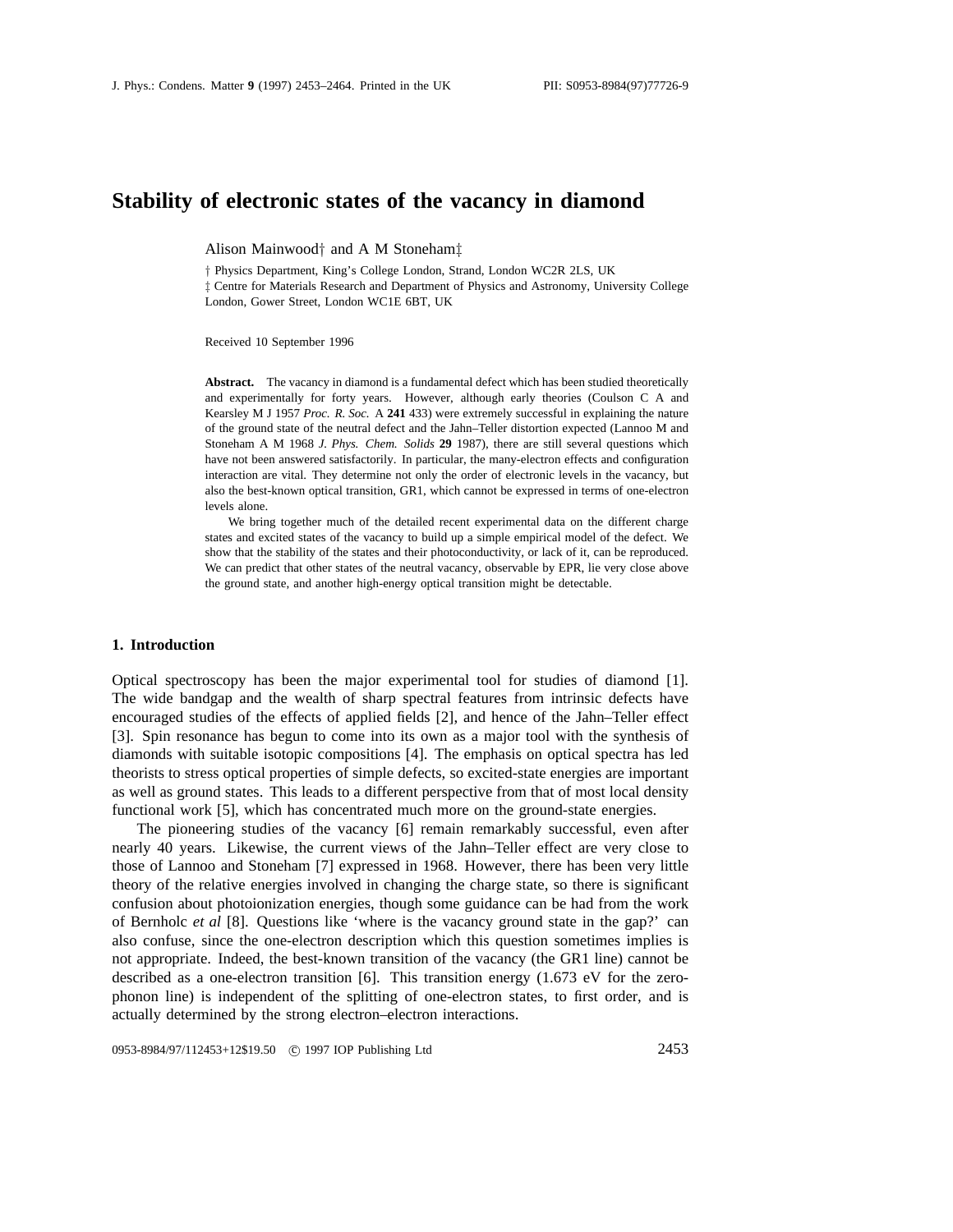In recent years, a body of evidence has grown up which does allow one to put reasonably tight bounds on key energies, both the ground- and excited-state energies, including a comparison between all charge states of the defect. This we shall demonstrate, using as a framework the analysis of Lannoo [9]. This approach is a simple one which is intended to allow to emerge the intuitive understanding of a complex many-electron system.

Table 1. The energies of the observed electronic states of the vacancy. The CI values are calculated from the parameters derived in section 4, and higher-energy states not listed here.

| Charge    | <b>State</b> |          | Configuration $n$ -electron shift | Energy              | CI (eV)      |
|-----------|--------------|----------|-----------------------------------|---------------------|--------------|
| $V^+$     | $^{2}T_{2}$  | $a^2t$   | $3\bar{E}+3\bar{J}$               | $-5\Delta/4 - U/4$  | $-0.36$      |
| $V^0$     | $\rm ^1E$    | $a^2t^2$ | $4E+6J$                           | $\Delta - 3U/4$     | $-0.63$      |
| $V^0$     | $1T_2$       | $a^2t^2$ | $4\bar{E}+6J$                     | $\Delta - U/4$      | $-0.01$      |
| $V^0$     | $5A_2$       | $at^3$   | $4E+6J$                           | $-3U/2$             | $\Omega$     |
| $\rm V^0$ | $3T_1$       | $a^2t^2$ | $4E+6J$                           | $\Delta - 3U/4$     | $-0.44$      |
| $V^-$     | $^{4}A_{2}$  | $a^2t^3$ | $5E + 10J$                        | $-3\Delta/4 - 3U/2$ | $\mathbf{0}$ |
| $V^-$     | $^{4}T_1$    | $at^4$   | $5E + 10J$                        | $+\Delta/4 - 3U/2$  | $\Omega$     |

# **2. Framework**

The Lannoo theory [9] follows Coulson and Kearsley [6] in considering the electronic structure of the vacancy in diamond as being simple combinations of the four danglingbond  $sp<sup>3</sup>$  orbitals. From symmetry arguments they form one-electron  $a<sub>1</sub>$  and  $t<sub>2</sub>$  states split by an energy  $\Delta$  about a mean energy of  $\overline{E}$  measured relative to the valence band edge. Lannoo then calculates the energies of the many-electron states in terms of the dangling-bond electron–electron interaction parameter, *U* and an exchange parameter  $\bar{J}$ . In each charge state, there may be several many-electron states of the same symmetry and spin, so a further calculation is necessary to include configuration interaction (CI) within this simple model. Lannoo further discusses the estimates of these parameters derived analytically from Slater orbital integrals, or scaled systematically from them. To illustrate the relative energies of many-electron states within this model, table 1 lists the lowest few states in positive  $(V^+)$ , neutral  $(V^0)$ , and negative  $(V^-)$  charge states in terms of the four parameters and, in the last column, the CI calculated from the values of  $\Delta$  and U derived in section 4 (using higher-energy states not included in this table). Lannoo tabulates all of the energies very clearly, and includes the CI in graphs which show the lowest-energy states of the negative, neutral and positive vacancy relative to their energies in the limit of zero electron–electron interaction. Note that one must include shifts of −3*U/*4, −3*U/*2, and −3*U/*2 in his graphical data, before they can be used to compare the energies of states in the negative, neutral and positive charge state, respectively.

The energy of the four electrons of a neutral vacancy placed into the four  $sp<sup>3</sup>$  hybrid orbitals is

$$
4\bar{E} + 6\bar{J} - \frac{3U}{2}.\tag{2.1}
$$

Estimates of the values of the parameters [6, 9, 10] are reasonably consistent. All of the estimates of  $\overline{E}$  derived from analytical integrations involving Slater or similar orbitals on the dangling bonds give values between  $-40$  and  $-30$  eV.  $\overline{J}$  ranges between 9.1 and 11 eV, with a value of 9.25 eV favoured by Lannoo. The ratio  $\Delta/U$ , which determines the spacing of energies within each charge state, appears to have values near 1 in all of the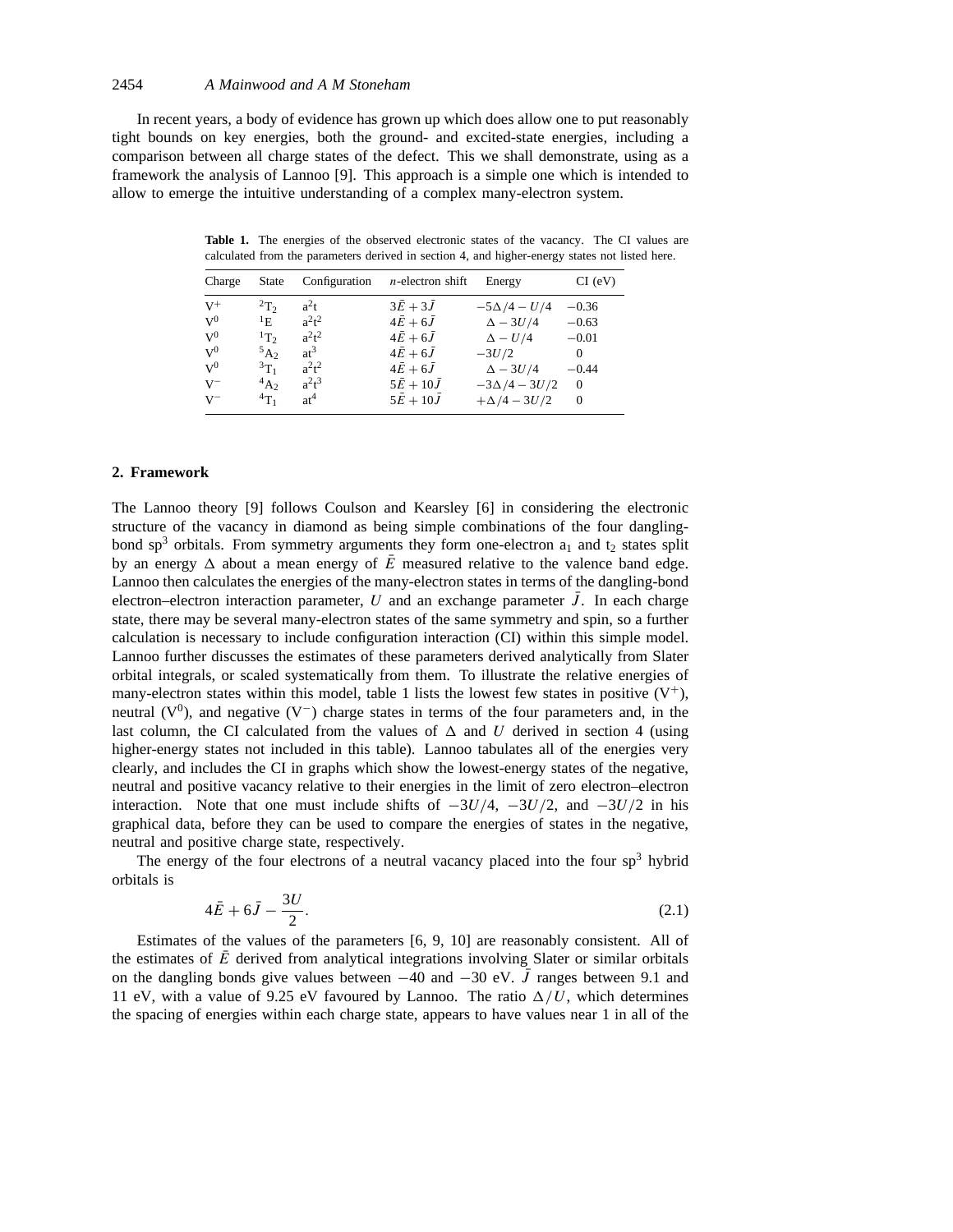calculations, but the values of  $\Delta$  and  $U$  separately vary more widely, between 2 and 11 eV with values of  $\Delta = 4.3$  eV and  $U = 3.3$  eV being favoured by Lannoo.

Lowther [11] took an empirical approach similar to ours, but calculated the splitting parameter  $(\Delta)$  separately for the neutral and negative vacancy. His values were, for  $V^0$ ,  $\Delta = 1.39$  eV, and for V<sup>-</sup>,  $\Delta = 3.15$  eV. The parameter that he calls *K*, which corresponds to Lannoo's  $U/4$  has the value 0.58 eV, and  $\bar{J}$  he appears to take as zero. For these reasons, while his deductions for the neutral and negative vacancy are helpful, his model does not include any process which involves the positive or other charge states.

In the case of the charged vacancies, there is an additional component in the energy which arises because of the polarization of the lattice around the defect. All of the other energies and interactions involve the dangling-bond orbitals alone, but this polarization is of the surrounding lattice, not the dangling bonds. As such, it is quadratic in the charge in the simplest (linear response) models and therefore has the same value for negative and positive vacancies. Although we will treat this term as a purely empirical parameter, *epol*, it is possible to estimate its value by considering the vacancy as a spherical cavity in a continuous dielectric medium, and calculating the polarization energy when this hole is charged. If the radius of this cavity is the nearest-neighbour distance in the diamond lattice, then

$$
e_{pol} = 3.8 \text{ eV.} \tag{2.2}
$$

This proves to be very close to the value that we obtain independently from our analysis of experimental data in section 4.

#### **3. Experimental information**

The GR1 optical transition, at the neutral vacancy [1, 2, 12, 13], has a zero-phonon line at 1.673 eV, and is known to have a <sup>1</sup>E ground state and a  ${}^{1}T_{2}$  excited state. Although it has a large Jahn–Teller relaxation [3, 7], one of the largest known, within this treatment the Jahn–Teller energy is smaller than the likely errors and will therefore not be taken into account. It is seen both in absorption and luminescence, but is not associated with any photoconductivity. There are higher-energy transitions, only seen in absorption [14], in the energy range 2.88–3.01 eV, which show hole photoconductivity [15] and which are the subject of a further paper [16].

The ND1 optical transition occurs at the negatively charged vacancy. Its ground state is  ${}^4A_2$  and its excited state is  ${}^4T_1$ , with a zero-phonon line at 3.15 eV. It shows photoconductivity, assumed to be of electrons [17]. Its absorption intensity is  $4.0 \pm 0.2$ times that of GR1 for the same concentration of defects [18].

The positive vacancy was identified in electron paramagnetic resonance (EPR)—the Baldwin defect [19], but Isoya *et al* [20] recently showed that the signal Baldwin identified in fact originates from the negative vacancy. Baldwin reported that light of 2.83 eV ionized the neutral vacancies to produce this defect. He reported that the signal was stable for days in the absence of light at room temperature. However, Isoya himself has recently identified an EPR signal from a positive vacancy in type IIb, boron-doped diamond, and more detailed experiments are under way [21].

Electron, neutron or *α*-particle damage produces vacancies in diamond, observed optically as GR1, ND1 or in EPR depending on the type of diamond that was irradiated. For example, in p-type diamond (type IIb, boron-doped samples) the GR1 centre is not seen for low radiation doses, but once a threshold dose corresponding to a vacancy concentration comparable with the boron concentration is exceeded [22], the GR1 centre appears. In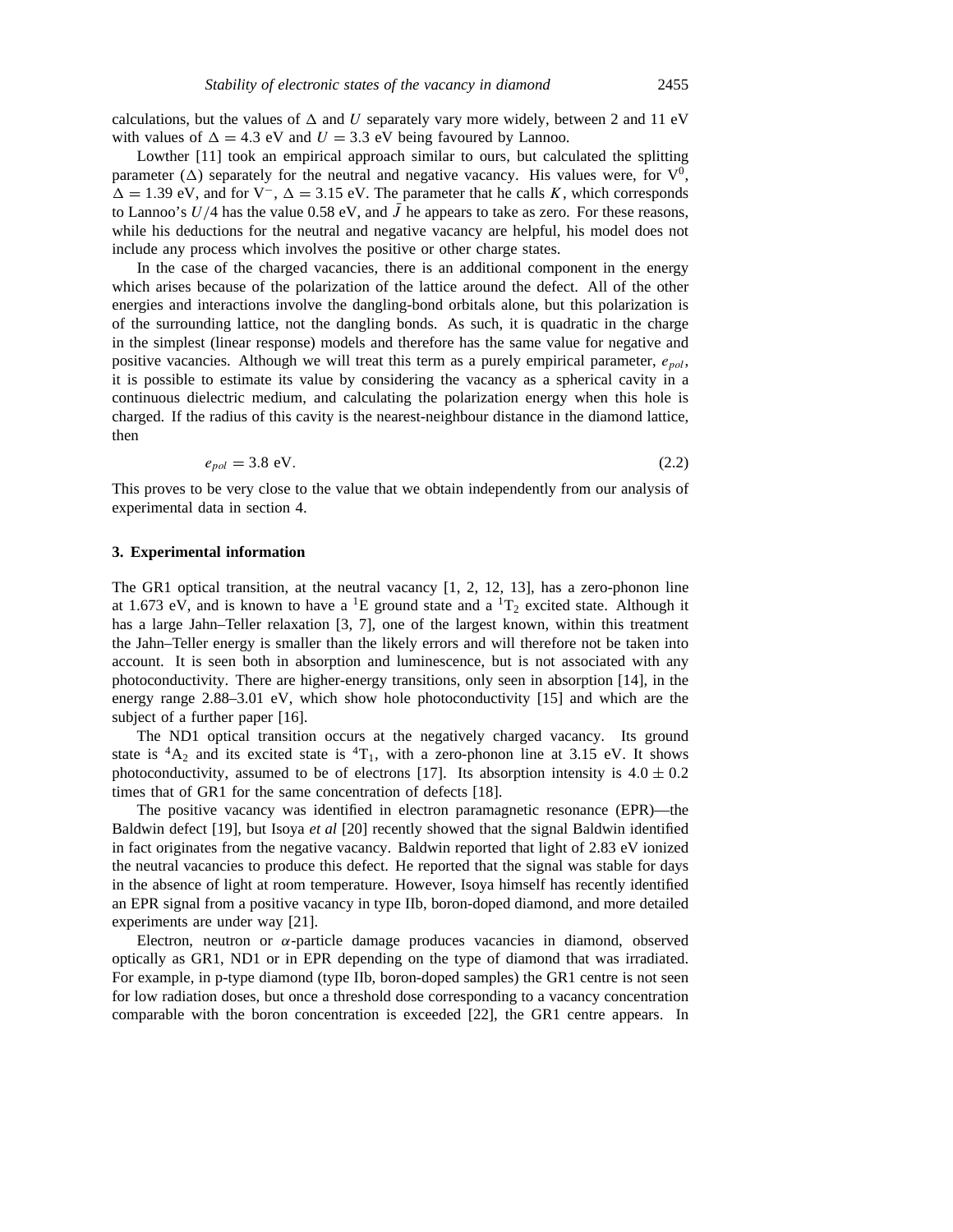diamonds which contain a high concentration of single substitutional nitrogen atoms (type Ib), the ND1 centre is seen, although GR1 is often present at the same time, possibly due to inhomogeneity of the samples.

In diamond which contains appreciable concentrations of aggregated nitrogen (type Ia) both GR1 and ND1 are seen simultaneously, although the GR1 absorption is always stronger, and corresponds to a very much greater concentration of neutral than negative vacancies [18]. The A aggregate of nitrogen (a pair of substitutional atoms) is believed to have a donor level at about 4 eV [23, 24] or 'mid-gap' [25].

The purest type of diamond (type IIa), when irradiated, has negligible ND1 absorption, implying that its Fermi level is lower than in type Ia samples. Because pure diamond is a very good electrical insulator and the defect states tend to be deep and highly localized, it is possible that charged defects may be produced and survive for a long time before acquiring the equilibrium charge [26].

Most natural diamonds have rather inhomogeneous impurity concentrations. It is notable, though, that the GR1 band is seen in all but the most strongly doped samples, and  $V^0$  seems to be the most stable charge state except in these extremes of the IIb and Ib types.

The relevant difference in the diamond in all of these cases is just the Fermi energy  $(E_F)$ , which, located anywhere between the valence band edge  $(E_v)$  and the conduction band edge  $(E<sub>c</sub>)$ , stabilizes the different charge states of the vacancy. To summarize:

(i) in IIb diamond ( $E_F = E_v + 0.36$  eV), V<sup>+</sup> is stable with respect to V<sup>0</sup> or, in a convention used for semiconductors:  $E(0/+) > E_v + 0.36$  eV;

(ii) in Ia diamond ( $E_F = E_c - 4$  eV), V<sup>0</sup> is stable with respect to V<sup>+</sup> or V<sup>-</sup>, or  $E(0/+)$  $E_c - 4$  eV and  $E(0/-) > E_c - 4$  eV;

(iii) in IIa diamond ( $E_F = E_v + 2.75$  eV?), V<sup>0</sup> is stable with respect to V<sup>+</sup> or V<sup>−</sup> or  $E(0/+) < E_v + 2.75$  eV and  $E(0/-) > E_v + 2.75$  eV; and

(iv) in Ib diamond ( $E_F = E_c - 1.7$  eV), V<sup>-</sup> is stable with respect to V<sup>0</sup> or  $E(0/-) < E_c - 1.7$  eV.

We also interpret the presence of the GR1 in most irradiated diamond as implying that the vacancy is not a negative-*U* centre, that is

$$
2E^0 < E^+ + E^- \tag{3.1}
$$

(*E*+, *E*0, *E*<sup>−</sup> are the energies of the ground state of the positively charged, neutral and negatively charged vacancy, respectively.) We have ignored lattice relaxation energies, since they are smaller than the uncertainties on the Fermi energies quoted here, and on all of the subsequent values quoted.

It is observed that the  ${}^5A_2$  state of the neutral vacancy, which can be seen in EPR work [27], has an anomalous temperature variation which could be due to transitions to another state which is close in energy to it (about 40 meV).

It is interesting to note that the irradiation of nitrogen-containing diamond (type I) leads to a larger concentration of vacancies near the nitrogen than distant from it, giving rise to a greater total concentration of vacancies in type I diamond than in purer samples (type IIa) [18]. Further, positron lifetime spectroscopy has shown that vacancy concentrations in boron-containing chemical-vapour-deposition diamond films are much smaller than in identical undoped films [28]. We suggest that this effect may be due to a charge-transfer process increasing the recombination of vacancies and interstitials during the growth process in p-type samples and inhibiting this effect where the Fermi level is higher, but this speculation is outside the scope of the present work.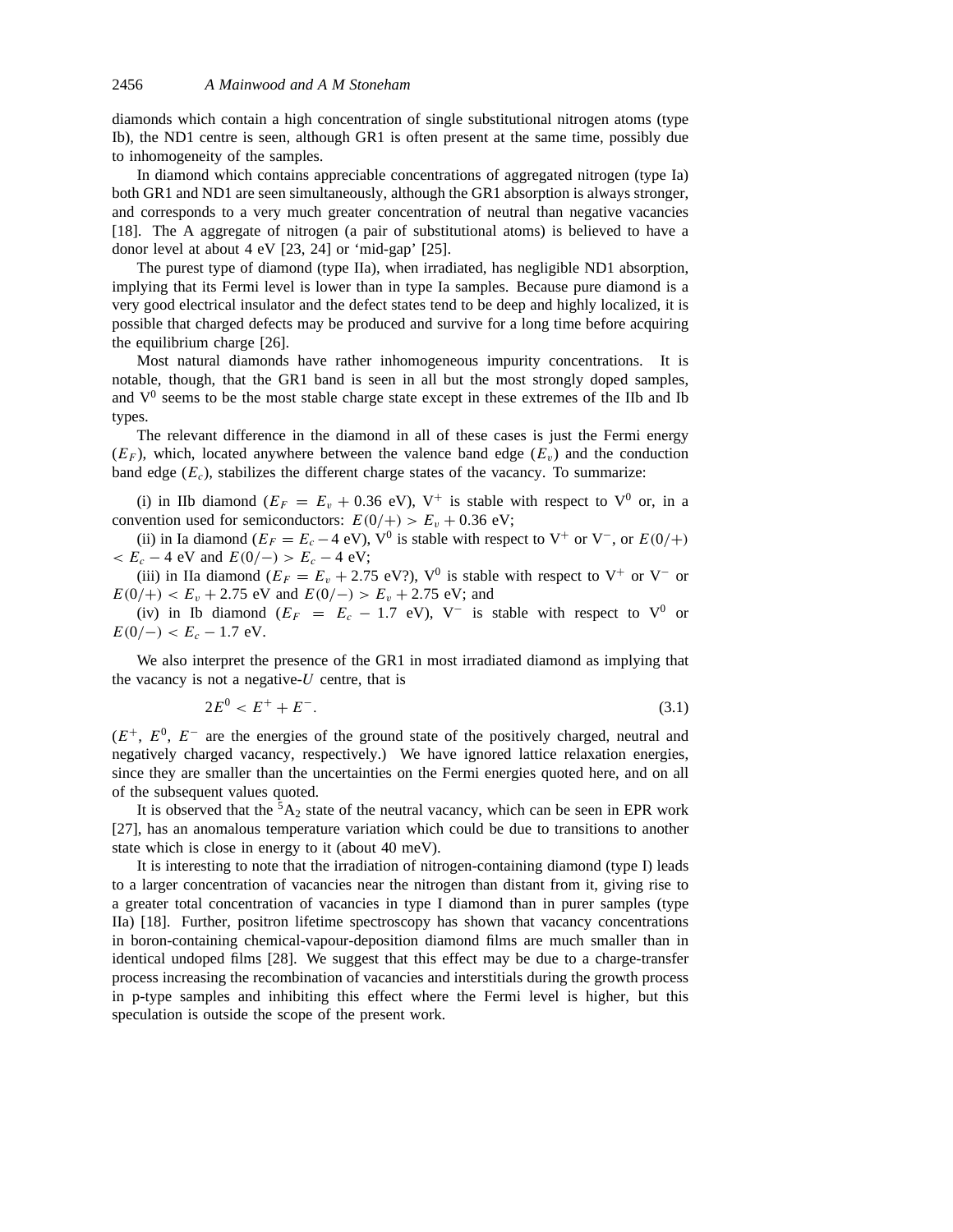

**Figure 1.** The energy of the  ${}^{1}E \rightarrow {}^{1}T_{2}$  transition (GR1) at the neutral vacancy as a function of the electron–electron energy parameter, *U*.

# **4. Analysis of the energies**

If we look at the two transition energies in this model, in table 1, the ND1 transition is independent of *U*, and involves no CI, so we can use it to fix

$$
\Delta = 3.15 \text{ eV}.\tag{4.1}
$$

Although the GR1 transition is independent of  $\Delta$  to first order, CI mixes it in and figure 1 shows how the optical transition energy depends on *U*, and therefore

$$
U = 2.6 \text{ eV}.\tag{4.2}
$$

With these values the energies of the states observed at the positive, neutral and negative vacancy can be calculated from the values in table 1.

Taking the value of  $\bar{J}$  derived by Lannoo of 9.25 eV, the ground-state energies of the three charge states become

$$
E^{+}({}^{2}T_{2}) = 3\bar{E} - e_{pol} + 22.8 \text{ eV}
$$
 (4.3)

$$
E^{0}({}^{1}\mathbf{E}) = 4\bar{E} + 49.8 \text{ eV}
$$
 (4.4)

$$
E^{-}(^{4}A_{2}) = 5\bar{E} - e_{pol} + 86.2 \text{ eV}
$$
 (4.5)

and therefore, using the conditions (i) to (iv),

$$
-32.7 \ge \bar{E} - e_{pol} > -33.7 \text{ eV}
$$
 (4.6)

$$
-25.5 > \bar{E} + e_{pol} > -26.6 \text{ eV}.
$$
 (4.7)

The negative-*U* condition implies that

$$
0 < e_{pol} < 4.7 \text{ eV}.\tag{4.8}
$$

These expressions lead to limits which are considerably closer than the confidence that we have in the model or in the assumed parameters. We derive

$$
\bar{E} = -29.6 \pm 0.4 \text{ eV} \tag{4.9}
$$

$$
e_{pol} = 3.6 \pm 0.4 \text{ eV}.
$$
 (4.10)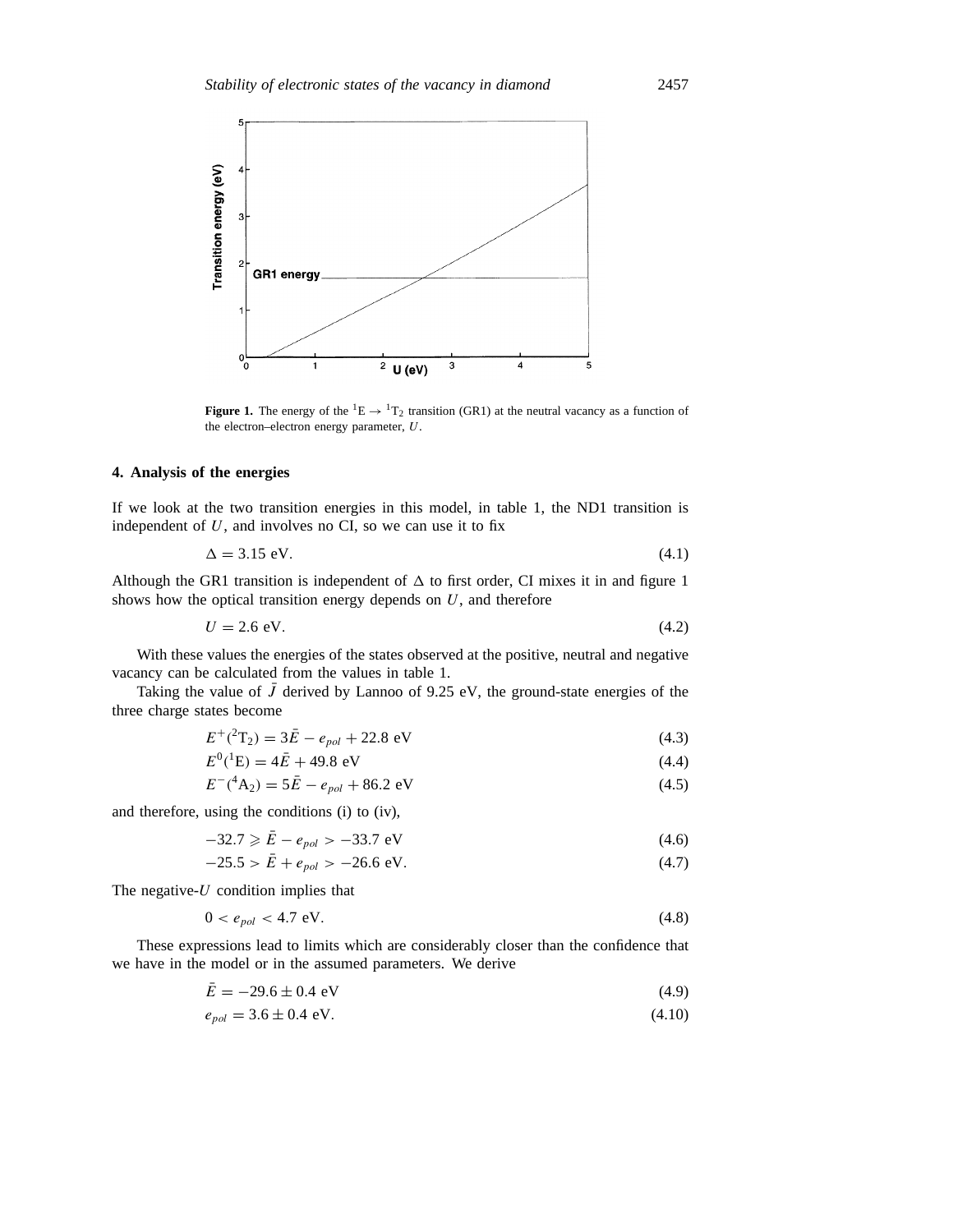Note that the polarization energy derived here is very close to that predicted by equation (2.1). An alternative approach of using equation (2.1)'s value of the polarization energy  $e_{pol}$  to derive  $\overline{E}$  and  $\overline{J}$  gives values very close to those quoted—the model is acceptably self-consistent. The values derived are also quite close to Lannoo's.

| Charge         | State                              | Energies (eV)    |
|----------------|------------------------------------|------------------|
| $V^{2+}$       | ${}^1A_1$                          | $-0.6$           |
| $V^+$          | $\mathrm{^{2}T_{2}}$               | $-1.0, 3.3, 6.5$ |
| $\mathbf{V}^+$ | ${}^4T_1$                          | 1.2              |
| $V^+$          | $^{2}E$                            | 1.8, 6.6         |
| $V^+$          | $^2\mathrm{T}_1$                   | 2.6, 5.5         |
| $V^+$          | ${}^2A_1$                          | 3.8              |
| $V^+$          | ${}^4\mathrm{A}_2$                 | 4.3              |
| ${\rm V}^0$    | $^1\rm{E}$                         | 0.0, 5.2, 8.0    |
| ${\rm V}^0$    | ${}^{3}T_1$                        | 0.2, 3.3, 7.1    |
| $V^0$          | ${}^1A_1$                          | 1.6, 9.8         |
| ${\rm V}^0$    | $\rm ^1T_2$                        | 1.7, 5.5, 8.6    |
| ${\rm V}^0$    | $^5\mathrm{A}_2$                   | 1.8              |
| ${\rm V}^0$    | ${}^3A_2, {}^3E, {}^3T_2, {}^1T_1$ | 4.4              |
| $\rm V^-$      | $^{4}A_{2}$                        | 3.2              |
| $V^-$          | $^2\mathrm{T}_1$                   | 3.6, 8.6         |
| $V^-$          | $^{2}E$                            | 4.7, 7.7         |
| $V^-$          | $^2\mathrm{T}_2$                   | 4.9, 8.3, 11.2   |
| $V^-$          | $^4{\rm T}_1$                      | 6.4              |
| $\rm V^-$      | $^2\mathrm{A}_1$                   | 9.0              |
| $V^{2-}$       | $\rm ^1T_2$                        | 8.8              |
|                |                                    |                  |

Table 2. The energies of all of the electronic states of the positive, neutral and negative vacancies in diamond relative to the ground state of the neutral vacancy  $({}^{1}E)$ . Only the lowest-energy states of the doubly charged vacancy are shown.

Since the energy zero in this treatment is not very significant, we have quoted all of the rest of the vacancy energies relative to the energy of the ground state of the neutral vacancy  $(E^0(^1E) = -68.3$  eV).

Table 2 gives the energies of all of the configurations of the vacancy relative to this. Figure 2 shows the energies of the states with respect to the Fermi energy—that is, the energy of the vacancy in that state with an electron or hole at the Fermi energy to balance the charge.

### **5. Discussion and implications**

#### *5.1. Stability of states*

Within this model, the stable charge state of the vacancy is positive  $({}^{2}T_{2})$  if the Fermi energy is below about 1.0 eV above the valence band, neutral  $({}^{1}E)$  if 1.0  $\lt E_F \lt 3.2$  eV and negative (<sup>4</sup>A<sub>2</sub>) otherwise. Or, in other terms,  $E(0/+) = E_v + 1$  eV, and  $E(0/-) = E_v + 3.2$ eV. The doubly charged positive and the doubly charged negative vacancies have rather higher energies even when the polarization term, −4*epol* (which is quadratic in the charge), is included. When the Fermi level is at the valence or conduction band edge, respectively, the doubly positive and negative charged states are 0.4 and 0.1 eV higher than the singly charged states, respectively. Equivalently,  $E(+/++) = E_v - 0.4$  eV and  $(E-/-) = E_c + 0.1$  eV. Although the stabilities of  $V^-$ ,  $V^0$  and  $V^+$  are very similar in this model to the calculations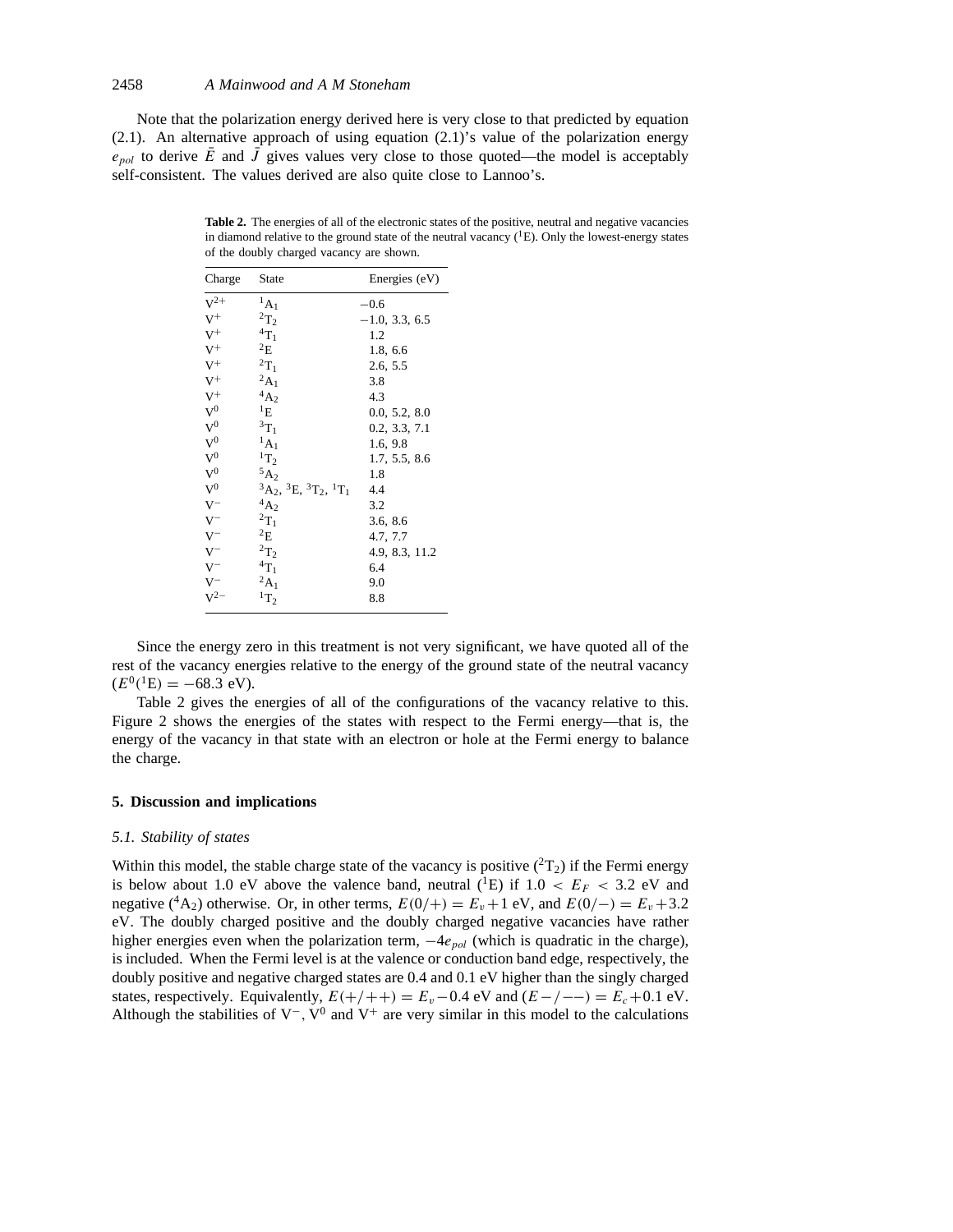

Figure 2. Energies of the lower states of the vacancy plotted against the position of the Fermi energy in the 5.5 eV bandgap of diamond:  $V^+ + e_F$ ,  $V^0$  and  $V^- - e_F$ , against  $e_F$ . Therefore, the V+ states have positive gradients and the V− states have negative gradients.

of Bernholc *et al* [8], they predicted that  $V^{2+}$  and  $V^{2-}$  would be stable when the Fermi level was close to the valence and conduction band edge, respectively.

Both of the negative-*U* processes

$$
2V^- \to V^{2-} + V^0 \tag{5.1}
$$

$$
2V^+ \rightarrow V^{2+} + V^0 \tag{5.2}
$$

are energetically unfavourable by 2.4 and 1.2 eV respectively. The  $V^{2-}$  and  $V^{2+}$  charge states are unlikely to be observed.

It is observed that in type IaA diamond, GR1 and ND1 bands coexist, and after annealing at 600–800 ◦C these come into equilibrium corresponding to an intensity ratio of about 10:1 [18]. Assuming a Boltzmann distribution, there will be an energy difference between  $V^0 + e_F$ and V<sup>−</sup> of about about 0.2 eV. If, as was discussed earlier, the donor level is 'mid-gap', figure 2 shows that our model will give approximately this energy difference.

Other states of the vacancy have been discussed or observed, as described below.

(i) All of the theoretical models of the vacancy, from that of Coulson and Kearsley onwards [6, 9], predicted that the  ${}^{3}T_{1}$  state had a low energy, but it has never been observed. Mainwood *et al* [29], in the course of investigating a distorted vacancy-like defect, gave limits on the energy of  ${}^{3}T_{1}$  as between 0.04 and at 0.2 eV above the  ${}^{1}E$  ground state. Our model positions  ${}^{3}T_{1}$  at 0.2 eV above  ${}^{1}E$ , although the errors on the position of both of these states are of the same magnitude.

(ii) The  $5A_2$  state of the neutral vacancy is produced by ionization of one of the V<sup>−</sup> states, by UV light [27]. The situation is complicated with some rather strange temperature effects, but it appears that the  ${}^5A_2$  level is populated via the excited state of ND1 ( ${}^4T_1$ ), in that UV light of about the ND1 energy is required and GR1 absorption is enhanced at the same time:

$$
E^{-}(^{4}A_{2}) + hv \rightarrow E^{-}(^{4}T_{1}) \rightarrow E^{0}(^{5}A_{2}) + e_{F}.
$$
\n(5.3)

This requires that the electron is transferred to a defect (in these samples, one of the high concentration of nitrogen aggregates) with an energy level less than 4.6 eV above the valence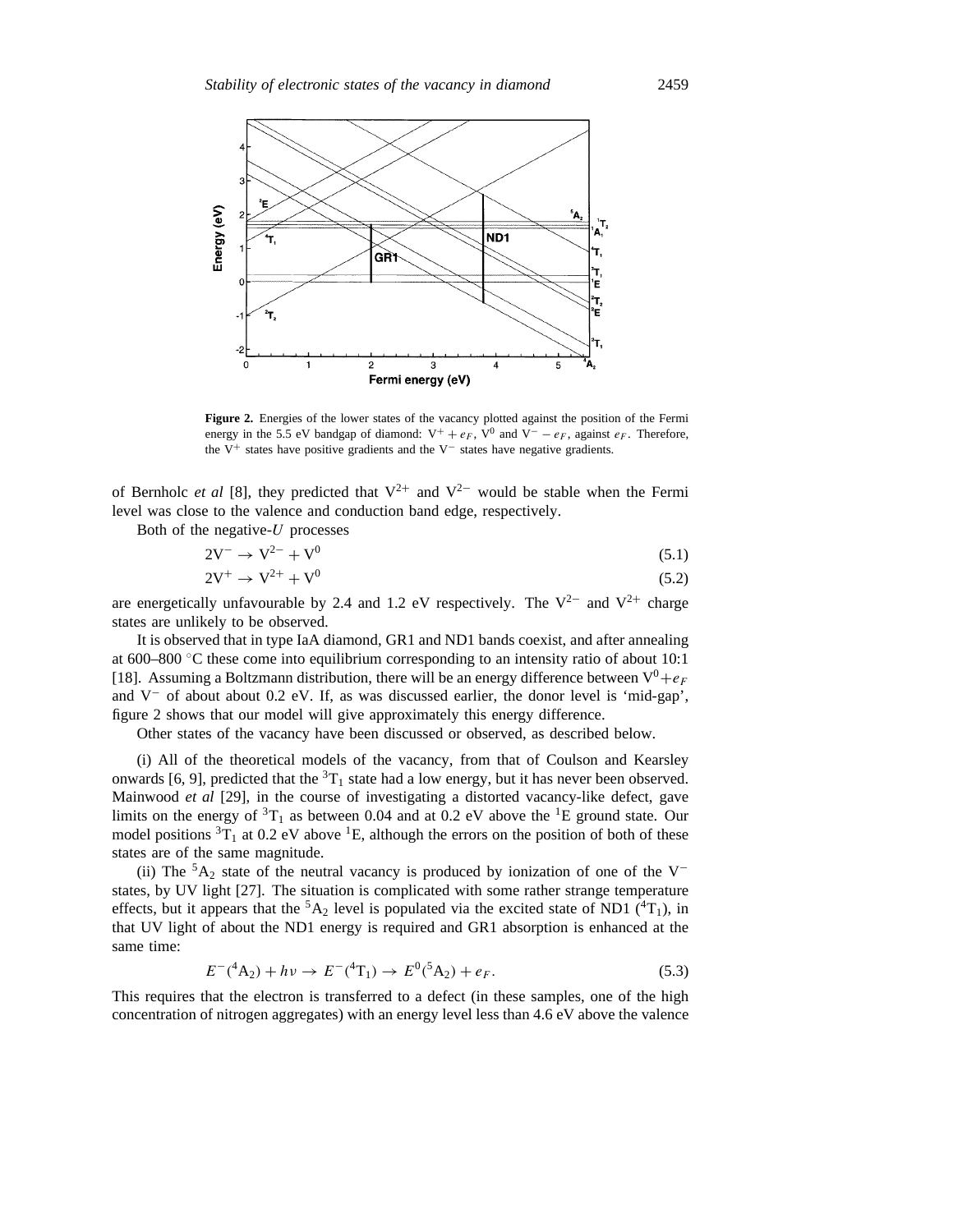band edge. We predict from this model that it may be impossible to populate  $({}^5A_2)$  in very pure type IIa samples where the vacancies are likely to be much more remote from the nitrogen defects.

The  ${}^5A_2$  state is observed to have a temperature dependence consistent with decay to another state about 0.04 eV higher in energy than it [27]. In this model, the  ${}^{1}T_{2}$  is 0.1 eV below  ${}^5A_2$ , well within the expected errors. However, the transition from  ${}^5A_2$  to  ${}^1T_2$  is forbidden (because they are different spin states), even when the small spin–orbit coupling of the states is included. The same is true of the  ${}^{1}A_{1}$  state 0.2 eV below  ${}^{5}A_{2}$ , and the other states into which it could decay (a  ${}^{3}T_{1}$  state) are about 1.5 eV below it or even further away. We have no explanation for the state influencing the decay, unless it is associated with another defect or impurity.

(iii) There is no ND1 luminescence, which implies that the excited state  $({}^{4}T_{1})$  is unstable with respect to one of the  $V^0$  states. A Born–Haber cycle:

$$
E^{-}(^{4}T_{1}) \to E^{0}(^{3}T_{1}) + e_{c}
$$
\n(5.4)

shows that this transition would take place releasing 0.7 eV, and an electron into the conduction band (e*c*).

#### *5.2. Photoconductivity*

There is no photoconductivity associated with GR1, so the  ${}^{1}T_{2}$  state must be stable against losing an electron to the conduction band, and against capturing an electron from the valence band to produce a  $V^+$  and  $V^-$  state, respectively. In this model, these processes are both endothermic.

On the other hand, the higher-energy transitions at the neutral vacancy, GR2-8, whose absorption lines are at 2.88–3.01 eV, are associated with hole photoconductivity. Although there is still some confusion over the GR2-8 excited state (but see [16]), the energies here show that it is quite possible for a photoconductive process to take place, though not one which involves a V<sup>−</sup> final state.

ND1 is also photoconductive [17], and in this model the excited state  $(^{4}T_{1})$  would lose an electron to the conduction band:

$$
E^{-}(^4T_1) \to E^{0}(^3T_1) + e_c \tag{5.5}
$$

as well as populating the  $V^0({}^5A_2)$  state. Other final states of  $V^0$  would involve a spinforbidden transition, and therefore would be much less likely. This is consistent with the observations of Dyer and Du Preez [30], who found that intense illumination in the ND1 band reduced its intensity while enhancing the GR1 absorption, and heating in the dark reversed these changes, as equilibrium between charge states was restored. The ND1 transition has a sharp zero-phonon line, which implies that neither the initial nor the final states are in a band. This can be seen to be easily possible from figure 2, although we cannot determine precisely where the band edges occur. This observation is fully consistent with the observed photoconductivity.

The  ${}^5A_2$  state of the neutral vacancy is not photoconductive even when illuminated by 3.4 eV photons [27]. In this model its energy is very close to the  $V^0(^1T_2)$  state, so by the same arguments, no photoconductivity would be expected from this state. However, when it is illuminated by 3.4 eV light, one would expect that ionization of some kind would be possible, producing either holes in the valence band  $(h<sub>v</sub>)$  or electrons in the conduction band. There could be two processes, as described below.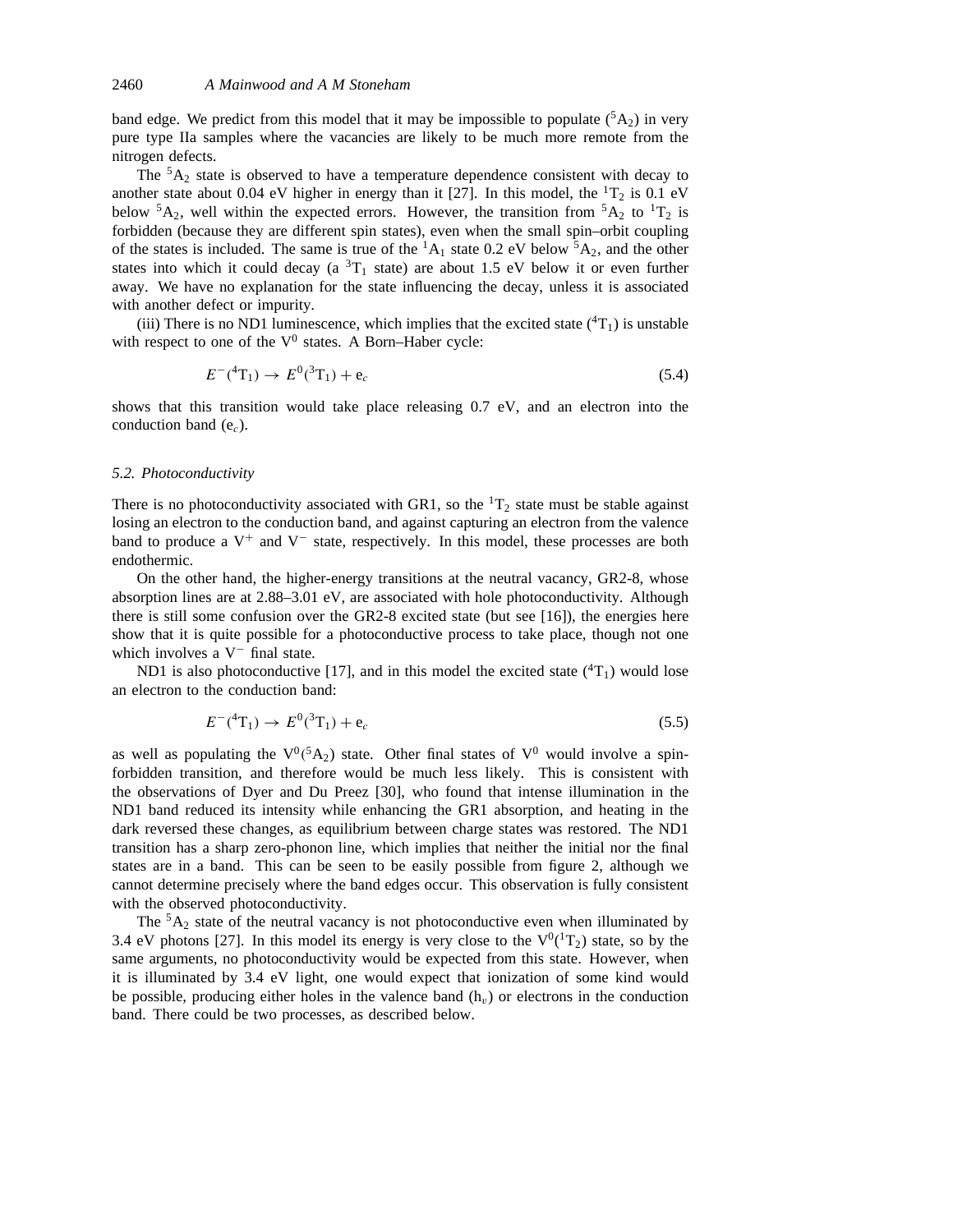(a) Releasing holes into the valence band:

$$
E^{0}({}^{5}A_{2}) + h\nu \to E^{-} + h_{\nu}.
$$
\n(5.6)

Even the lowest-energy state of the negative vacancy has too high an energy for this process to take place.

(b) Releasing electrons into the conduction band:

$$
E^{0}(^{5}A_{2}) + hv \to E^{+} + e_{c}. \tag{5.7}
$$

For this transition to be allowed by spin, the final state would have to be  $V^+(^4T_1)$ , whose energy of 2.4 eV would also be too high for the process to occur, although some photoionization may come from the spin-forbidden transition into the  $V^+$  ground state.

Photoionization of the neutral vacancy involves a balance between the two spin-allowed processes, with non-radiative decay into the normal ground states:

$$
E^{0}({}^{1}\mathrm{E}) + h\nu \to E^{-}({}^{2}\mathrm{T}_{1}) + \mathrm{h}_{F}
$$
\n(5.8)

and

$$
E^{-}(A_{2}) + hv \to E^{0}({}^{3}T_{1}) + e_{F}
$$
\n(5.9)

with the hole  $(h_F)$  and electron at the Fermi level. Using the energies of table 2, the Fermi level would be above the conduction band for the first process to be more favourable than the second. We therefore expect that it would be possible to photoionize  $V^-$  to  $V^0$  but not the reverse, just as Dyer and Du Preez observed [30]. The former of these processes is the one Baldwin observed [19, 20], using 2.8 eV excitation.

#### *5.3. Optical transitions at the vacancy*

Because we now have not only the energies but also approximate many-electron wavefunctions for the vacancy states, we can calculate the transition probabilities for the optical transitions observed. The ND1 intensity,  $I(ND1)$ , is proportional to the matrix element  $\binom{4}{2}r\binom{4}{1}$ , squared, where  $r = (x, y, z)$  is the dipole operator. If the sp<sup>3</sup> hybrids which make up the dangling bonds are expressed as a linear combination of atomic orbitals (LCAO) on the four atoms surrounding the vacancy [6] and the overlap between different atoms is neglected, then the matrix elements of the dipole operator  $\langle a|r|a \rangle = 0$ , and  $\langle t|r|t \rangle = 0$ , whichever of the three t components  $(x, y, \text{ or } z)$  are chosen. So,

$$
I(ND1) \propto |\langle^4 A_2 | r |^4 T_1 \rangle|^2 = |\langle a \bar{a} x y z | r | a x \bar{x} y z \rangle|^2 = |\langle a | r | x \rangle|^2. \tag{5.10}
$$

The GR1 transition is not so simple, since if we look only at the lowest <sup>1</sup>E and <sup>1</sup>T<sub>2</sub> states, the matrix elements are all of the type  $\langle a\bar{a}x\bar{x}|r|a\bar{a}x\bar{y}\rangle$  which are in effect two-electron transitions, and therefore zero for an electric dipole transition. However, both ground and excited states involve configuration interaction:

$$
|{}^{1}E\rangle = \frac{\alpha}{\sqrt{6}}(2|a\bar{a}x\bar{x}\rangle - |a\bar{a}y\bar{y}\rangle - |a\bar{a}z\bar{z}\rangle) + \frac{\beta}{2}(|a\bar{x}yz\rangle + |a\bar{x}y\bar{z}\rangle - |a\bar{x}y\bar{z}\rangle - |a\bar{x}y\bar{z}\rangle) + \frac{\gamma}{\sqrt{6}}(2|y\bar{y}z\bar{z}\rangle - |x\bar{x}z\bar{z}\rangle - |x\bar{x}y\bar{y}\rangle)
$$
(5.11)

with the constants  $\alpha$ ,  $\beta$  and  $\gamma$  determined by Lannoo's configuration interaction matrix. An expression for  $|{}^{1}T_{2}\rangle$  can be derived in a similar way, also subject to CI. The intensity of the transition is proportional to the square of the matrix element, and is a clear measure of the strength of the configuration interaction in these states:

$$
I(GR1) \propto |\langle ^1E|r|^1T_2\rangle|^2 = 0.115|\langle a|r|x\rangle|^2. \tag{5.12}
$$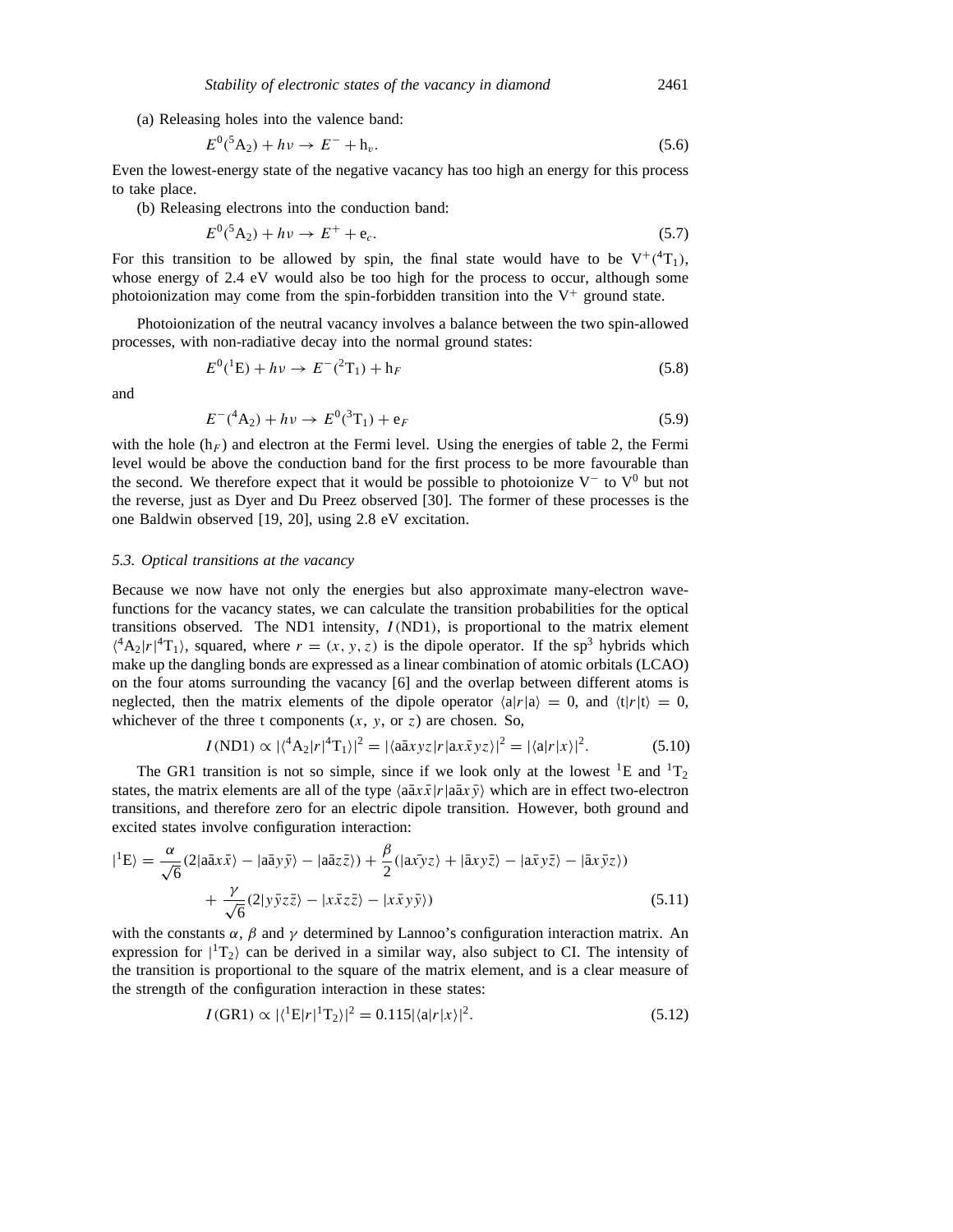Hence the intensity in the ND1 would be expected to be a factor of 8*.*7 greater than that of the GR1 for the same number of defects. This can be compared with the experimental ratio of  $4.0 \pm 0.2$  [18]. Considering the drastic approximations used (see, e.g., reference [31]), and the fact that it is far easier to get energies right than wavefunctions, the agreement is reasonable.

At the neutral vacancy, apart from the GR1 and GR2-8 transitions, it may be possible to see absorption at the <sup>1</sup>E to <sup>1</sup>T<sub>1</sub> transition at around 4.4 eV in type IIa diamonds. There are several possible absorption or cathodoluminescence lines listed [24, 32], but there are insufficient data available to make a positive identification.

This model, like many more before it, predicts the  ${}^{3}T_{1}$  state close above the ground state of the neutral vacancy. It should be possible to populate it, either by photoionization of V<sup>−</sup> or thermally, and to detect its spin resonance.

The positive vacancy, with a  ${}^{2}T_{2}$  ground state, will have a Jahn–Teller relaxation, which this model makes no attempt to include in its energy. The position of the valence band edge relative to these many-electron states cannot be determined with any accuracy. If the  $V^+$ ground state were within the valence band, neither EPR nor sharp optical signals would be seen. Isoya's recent observation [21] of a positive-vacancy EPR signal would suggest that in his sample, at least, the ground state is in the energy gap. We would expect, in this case, that it might be possible to see the three optical transitions:  ${}^{2}T_{2}$  to  ${}^{2}E$ , at about 2.8 eV,  ${}^{2}T_{2}$  to  ${}^{2}T_{1}$ , at about 3.6 eV, and  ${}^{2}T_{2}$  to  ${}^{2}A_{1}$ , at about 4.8 eV. Other transitions would be forbidden by spin, by symmetry, or would be within the bands.

## *5.4. Charge states of other defects*

It was assumed in the original expressions of the stability of defects that

$$
V^0 + N^0 \rightarrow V^- + N^+ \tag{5.13}
$$

and

$$
V^0 + B^0 \rightarrow V^+ + B^- \tag{5.14}
$$

are both exothermic, and with the ionization energies of nitrogen and boron known, these processes release 0.6 and 1.4 eV respectively. The latter process is the one observed when irradiated p-type diamond fails to show a GR1 absorption until the irradiation is high enough for all of the acceptors to have been compensated [22]. Other impurities with donor or acceptor energies less than 2.3 or 1 eV, respectively, may show similar charge-transfer processes. These have not been observed, although a few defects are known in two charge states: H3 and H2 [33], the nitrogen interstitial [34], and the nitrogen–vacancy complex [35], for example.

## *5.5. Formation energy for the vacancy*

A very simple calculation for the formation energy of the vacancy [36] (*Evac*) compares the energy of the four dangling bonds in the defect with the energy reclaimed when the displaced atom reaches the surface, reforming two bonds. Taking the surface bond energy as the energy of carbon bonds broken when the surface graphitizes [37] (350 $\pm$  50 kJ mol<sup>-1</sup> per bond),

$$
E_{vac} = 8.5 \pm 1.0 \text{ eV}.\tag{5.15}
$$

This is similar to other recently obtained values, for example Bernholc's value of 7.2 eV, plus 0.25 eV Jahn–Teller energy [8].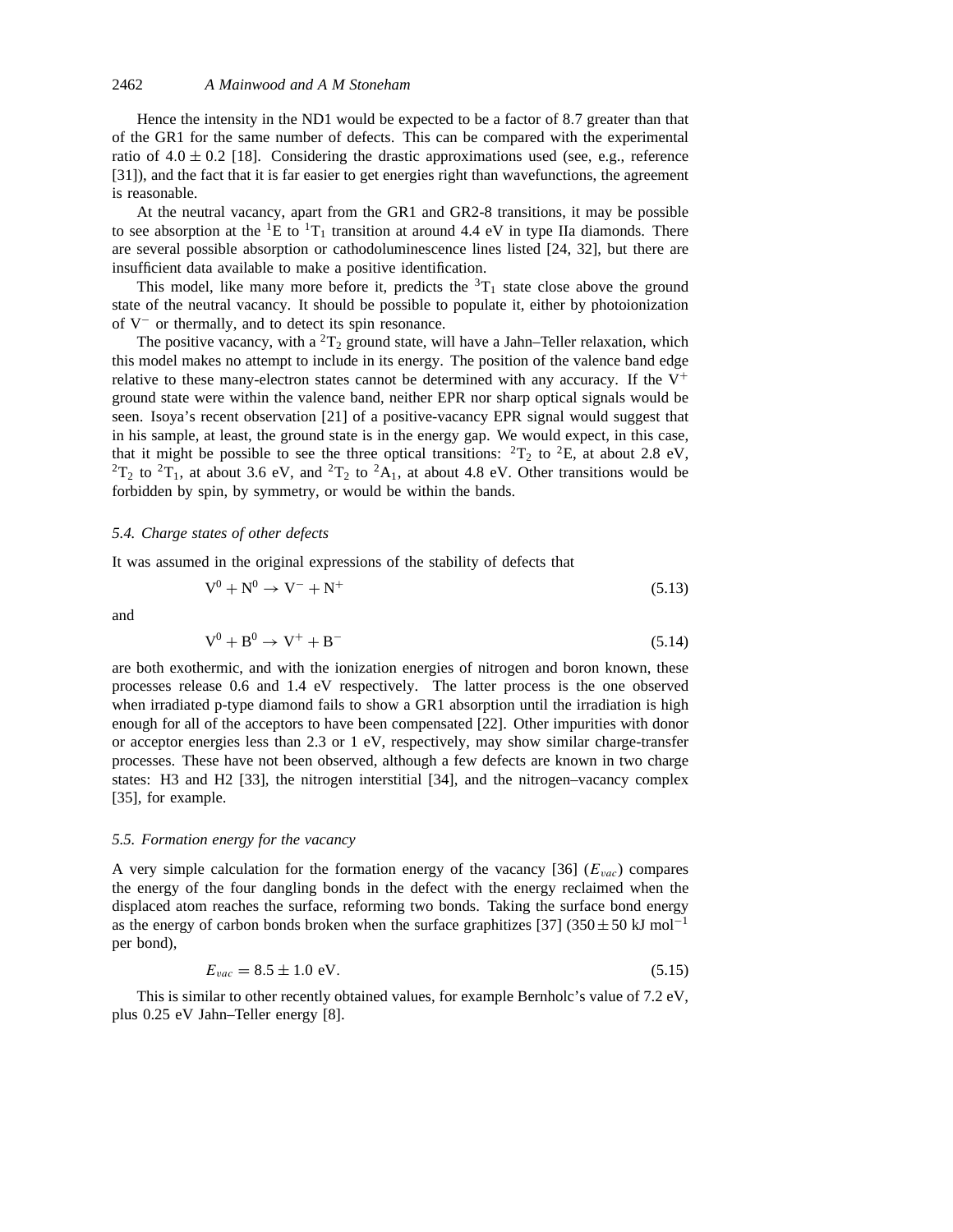# **6. Conclusions**

Over the years, a wealth of data have been generated for the vacancy in diamond. Yet some basic questions remain unanswered, like that of the 'position in the gap' (actually the relative energies of the different charge states). We have used a simple model of the many-electron interactions at the vacancy in diamond to construct the energies of all of the neutral, negative and positively charged vacancy states. This gives a framework within which to analyse the relative stability of these charge states. This proves successful: the photoconductivity and photoionization of these states, or lack of it, then agree with almost all of the experimental data now available.

We are still unable to account for the temperature dependence of the  ${}^5A_2$  state of the neutral vacancy. The higher-energy optical transitions at the neutral vacancy, GR2-8, will be discussed in a further paper [16].

### **Acknowledgments**

We would like to thank Mark Newton, Gordon Davies and Michel Lannoo for helpful discussions and comments.

# **References**

- [1] Davies G (ed) 1994 *Properties of Diamond, a Data Review* (Stevenage: IEE)
- [2] Davies G 1981 *Rep. Prog. Phys.* **44** 787
- [3] Stoneham A M 1977 *Solid State Commun.* **21** 339
- [4] Newton M E 1994 *Properties of Diamond, a Data Review* ed G Davies (Stevenage: IEE) p 153 Newton M E 1994 *Properties of Diamond, a Data Review* ed G Davies (Stevenage: IEE) p 166
- [5] See, for example, Breuer S J and Briddon P R 1995 *Phys. Rev.* B **51** 6984
- [6] Coulson C A and Kearsley M J 1957 *Proc. R. Soc.* A **241** 433
- [7] Lannoo M and Stoneham A M 1968 *J. Phys. Chem. Solids* **29** 1987
- [8] Bernholc J, Antonelli A, Del Sole T M, Bar-Yam Y and Pantelides S T 1988 *Phys. Rev. Lett.* **61** 2689
- [9] Lannoo M and Bourgoin J 1981 *Point Defects in Semiconductors, I: Theoretical Aspects* (Berlin: Springer) pp 141–54
- [10] Coulson C A and Larkins F P 1971 *J. Phys. Chem. Solids* **32** 2245
- [11] Lowther J E 1993 *Phys. Rev.* **48** 11 592
- [12] Davies G and Penchina C 1974 *Proc. R. Soc.* A **338** 359
- [13] Walker J 1979 *Rep. Prog. Phys.* **42** 1605
- [14] Davies G 1977 *Nature* **269** 498
- [15] Farrer R G and Vermeulen L A 1972 *J. Phys. C: Solid State Phys.* **5** 2762
- [16] Stoneham A M and Mainwood A 1997 *Shallow Levels in Semiconductors* ed C A J Ammerlaan and B Pajot (Singapore: World Scientific) p 165
- [17] Vermeulen L A, Clark C D and Walker J 1975 *Lattice Defects in Semiconductors 1974 (Inst. Phys. Conf. Ser. 23)* ed F A Huntley (Bristol: Institute of Physics Publishing) p 274 Walker J, Vermeulen L A and Clark C D 1974 *Proc. R. Soc.* A **341** 253
- [18] Davies G, Lawson S C, Collins A T, Mainwood A and Sharp S J 1992 *Phys. Rev.* B **46** 13 157
- [19] Baldwin J A 1963 *Phys. Rev. Lett.* **10** 220 Loubser J H N and van Wyk J A 1978 *Rep. Prog. Phys.* **41** 1201
- [20] Isoya J, Kanda H, Uchida Y, Lawson S C, Yamasaki S, Itoh H and Morita Y 1992 *Phys. Rev.* B **45** 1436
- [21] Newton M E 1996 private communication
- [22] Collins A T 1977 *Radiation Effects in Semiconductors 1976 (Inst. Phys. Conf. Ser. 31)* ed N B Urli and J W Corbett (Bristol: Institute of Physics Publishing) p 346 Dyer H B and Fernando P 1966 *Br. J. Appl. Phys.* **17** 419
- [23] Denham P, Lightowlers E C and Dean P J 1967 *Phys. Rev.* **161** 762
- [24] Davies G 1976 *Chem. Phys. Carbon* **13** 1